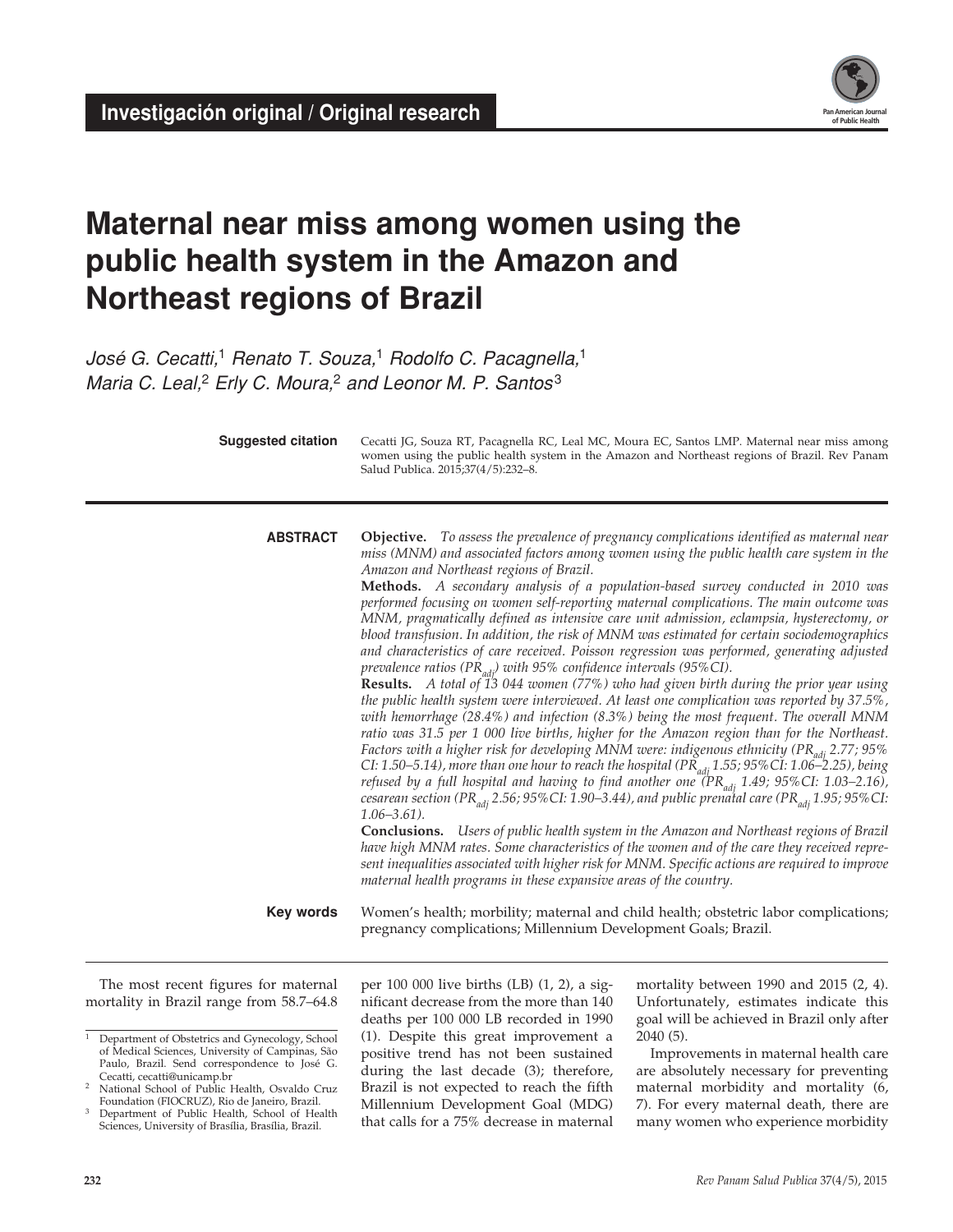that comes close to death. The related and numerous underlying conditions, possibly stemming from inequality in health care, warrant further investigation. Identifying the trigger factors for maternal death in different geographic areas and institutions (e.g., clinical and obstetric complications, sociodemographic factors, and lack of adequate assistance, among others) can help prevent more cases of severe morbidity and mortality  $(5, 8)$ .

The importance of studying severe maternal morbidity has only recently been recognized (9). In 2009, the World Health Organization (WHO) first standardized the concept of "maternal near miss" (MNM) and defined its criteria (10). Subsequently, a more simple proxy was developed for use with routinely available data from large databases and for self-reported morbidity, e.g., admission by an intensive care unit (ICU), blood transfusion, hysterectomy, and eclampsia (11).

In terms of collecting data on maternal morbidity and mortality, populationbased studies are reliable and provide indicators for monitoring trends, measuring quality of care, prioritizing strategies, and evaluating the health impact of interventions, especially in low- and middle-income countries with weak notification systems or for broad geographic areas (12–16). The 2006 Demographic Health Survey (DHS) of Brazil evaluated the occurrence of maternal complications and MNM throughout the country's five geographic areas (11). Almost one-quarter of the women interviewed reported at least one complication during pregnancy or the postpartum period, corresponding to a MNM ratio of 21.1 per 1 000 LB. Considering the recognized inequities in maternal health care among the different areas of Brazil and given the representativeness of the DHS sample population, a detailed inquiry into the available information is helpful for better understanding the differences between the more and less developed parts of the country. For some reason, implementation of health policies to reduce infant and maternal morbidity and mortality have been less successful in some areas than in others.

In 2010, a population-based survey called *Chamada Neonatal* ("Neonatal Call") was conducted to evaluate the quality of the public maternal and infant health care system in the Amazon and Northeast

regions of Brazil—two expansive areas that previously lacked reliable maternal morbidity and mortality data (17). These survey results could be evaluated to determine the impact that the Brazilian National Pact for Reducing Maternal and Neonatal Mortality (18), a national program related to the fourth and fifth MDG, has had in these large, low-income regions.

The objectives of the present study were to assess the prevalence of pregnancy complications identified as MNM and associated factors among women served by the public health care system in the Amazon and Northeast regions of Brazil.

#### **MATERIALS AND METHODS**

A secondary analysis was performed of the *Chamada Neonatal,* a crosssectional, population-based survey that was conducted in the Amazon and Northeast regions of Brazil during the 2010 national poliomyelitis vaccination campaign. Only cities that had signed the Brazilian National Pact for Reducing Maternal and Neonatal Mortality were eligible to participate in the study (18). In all, 252 cities from 17 states from the North and Midwest (what is known as the "Amazon region"), and Northeast regions of Brazil participated. These cities were chosen following a detailed sampling procedure that included all state capitals, plus municipalities contributing to the majority of live births and infant deaths within each region, thereby maintaining the representativeness of the whole target population.

The study protocol was approved by the Institutional Review Board of the Osvaldo Cruz Foundation (Rio de Janeiro, Brazil; FIOCRUZ) and by the National Council for Ethics in Research (Brasilia, Brazil; CONEP).

#### **Participants**

The inclusion criteria were mothers of children less than 1 year of age, who used the public health system, attended the vaccination campaign, and resided in the city in which the campaign was taking place. When a child less than 3 months of age was not accompanied by her/his mother, a home visit was scheduled to perform the interview. In cases where the mother had two children less than 1 year of age, the most recent

pregnancy/youngest child was chosen for the study. Adopted children and twins were excluded.

#### **Logistics**

The study had two main coordinating centers (FIOCRUZ and the Department of Science and Technology of the Ministry of Health; DECIT), four regional coordinators, one research supervisor in each state, and data collection supervisors in each city. The coordinating centers and the supervisors were responsible for training interviewers. Training included a simulation for selecting participants and instructions on completing the forms.

### **Study instrument**

A questionnaire containing all the items from the validated DHS study module on maternal morbidity was specifically designed to collect information on the prenatal, delivery, and postpartum periods for each mother and child who came to the primary health care unit for vaccination. A woman with pregnancy complication was defined as self-reporting any hospitalization due to complications during pregnancy or postpartum. Participants were specifically questioned on the occurrence of severe maternal complications and related procedures, including hospital transfer, admission to ICU, mechanical ventilation, eclampsia, hemorrhage, blood transfusion, infection, hysterectomy, prolonged hospital stay, and MNM. MNM was operationally and pragmatically defined as having occurred if a woman reported ICU admission, eclampsia, hysterectomy, or blood transfusion (11).

Completed questionnaires were sent for centralized scanning and were then saved in a database that included an image of each form. Consistency analyses of data were performed for each item in the questionnaire, and implausible values were checked with the recorded values using the saved images of the questionnaires.

# **Data analysis**

First, the proportions of women reporting severe complication and/or related procedures during the index pregnancy were reported for the given region and for the total sample. An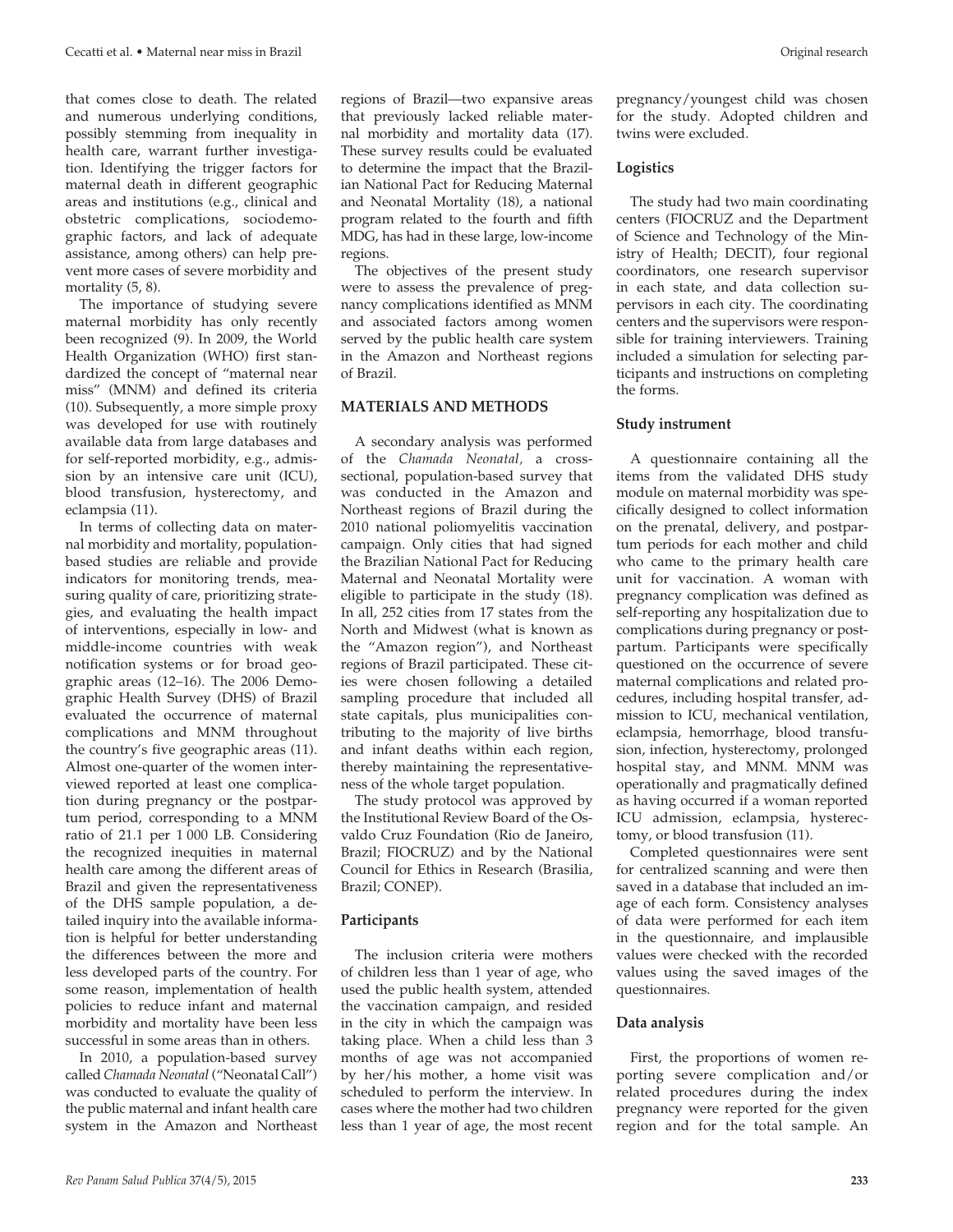adjustment was performed to represent the proportional participation of each child in the sample of each participating municipality according to the distribution of the 2010 demographic census (19) was performed. Then, the prevalence of each main complication, of any complication, and the MNM ratio were also calculated for each state and region in the survey. Finally, associations between the occurrence of MNM and some characteristics, such as maternal age, maternal schooling, ethnicity, head of household, place of residence, time receiving "Bolsa Família" (a grant program for low-income families), number of prenatal visits, mode of delivery, peregrination (finding another hospital for delivery after being refused by a full one), public prenatal care, time to reach hospital  $(> 1$  hour), time to be admitted  $(> 1$  hour), and time since delivery (until interview). The risk of developing MNM for each factor was evaluated using adjusted prevalence ratios and corresponding 95% confidence intervals (95%CI). Poisson regression was performed to exclude confounding variables and *P* < 0.05 was considered to be statistically significant. Statistical analysis was performed using Stata®/ MP11.2 (StataCorp LP, College Station, Texas, United States).

#### **RESULTS**

The *Chamada Neonatal* survey interviewed 16 863 women in 17 states within the Northeast and Amazon regions; of these, 13 044 (77.3%) had delivered in the public health system. The Amazon region accounted for 4 922 women; the Northeast for 8 122. Table 1 shows the proportion of severe maternal complications and related procedures during pregnancy or in the postpartum period, reported up to 1 year after delivery, by region. At least one complication was reported by 37.5% of women, and hospitalization due to complications occurred in 16.5% of pregnancies. The most frequent complication reported was hemorrhage (28.4%), which occurred more often in the Amazon (32.3%) than in the Northeast region (26.8%). The second most frequent complication was infection (8.3%), without any difference among regions. Hysterectomy was rarely reported in either region.

Table 2 shows the proportion of women who reported severe complica-

| TABLE 1. Proportion <sup>a</sup> of mothers with a child less than 1 year of age, who had used the public |  |
|-----------------------------------------------------------------------------------------------------------|--|
| health system and reported severe maternal complications and related procedures during                    |  |
| childbirth, by region, Brazil, 2010                                                                       |  |

| Severe maternal<br>complications | Amazon region<br>$(No. = 4922)$ |               |      | Northeast region<br>$(No. = 8 122)$ | Total<br>$(No. = 13044)$ |               |  |
|----------------------------------|---------------------------------|---------------|------|-------------------------------------|--------------------------|---------------|--|
| and related procedures           | $\%$                            | $95\%$ CIb    | $\%$ | 95%CI                               | $\%$                     | 95%CI         |  |
| Hospital admission due to        |                                 |               |      |                                     |                          |               |  |
| complication                     | 19.4                            | $18.1 - 20.7$ | 15.3 | $14.3 - 16.4$                       | 16.5                     | $15.7 - 17.4$ |  |
| Hospital transfer                | 1.9                             | $1.4 - 2.4$   | 1.9  | $1.5 - 2.3$                         | 1.9                      | $1.6 - 2.2$   |  |
| Admission to intensive care unit | 0.6                             | $0.4 - 0.9$   | 0.7  | $0.4 - 0.9$                         | 0.7                      | $0.5 - 0.9$   |  |
| Mechanical ventilation           | 1.7                             | $1.3 - 2.1$   | 1.0  | $0.7 - 1.3$                         | 1.2                      | $0.9 - 1.4$   |  |
| Eclampsia                        | 1.8                             | $1.3 - 2.2$   | 1.5  | $1.1 - 1.8$                         | 1.5                      | $1.3 - 1.8$   |  |
| Hemorrhage                       | 32.3                            | $30.7 - 34.0$ | 26.8 | $25.5 - 28.1$                       | 28.4                     | $27.4 - 29.4$ |  |
| <b>Blood transfusion</b>         | 1.2                             | $0.8 - 1.5$   | 0.9  | $0.7 - 1.2$                         | 1.0                      | $0.8 - 1.2$   |  |
| Infection                        | 9.5                             | $8.4 - 10.5$  | 7.8  | $7.0 - 8.6$                         | 8.3                      | $7.7 - 8.9$   |  |
| Hysterectomy                     | 0.4                             | $0.1 - 0.6$   | 0.2  | $0.1 - 0.3$                         | 0.3                      | $0.2 - 0.4$   |  |
| Prolonged hospital stay          | 4.4                             | $3.7 - 5.1$   | 5.2  | $4.6 - 5.9$                         | 5.0                      | $4.5 - 5.5$   |  |
| Any                              | 41.1                            | $39.4 - 42.8$ | 36.1 | $34.7 - 37.4$                       | 37.5                     | $36.4 - 38.6$ |  |

a Adjusted to represent the proportional participation of each child in the sample of each participating municipality, according to the distribution of the 2010 demographic census.

**b** Confidence interval.

| TABLE 2. Proportion <sup>a</sup> of mothers with a child less than 1 year of age, who had used the public |  |  |  |  |  |  |
|-----------------------------------------------------------------------------------------------------------|--|--|--|--|--|--|
| health system and had reported severe maternal complications, and maternal near miss ratio                |  |  |  |  |  |  |
| (MNMR/1 000 LB) by region and state, Brazil, 2010                                                         |  |  |  |  |  |  |

|                  |         |           |              | <b>ICUb</b> | Blood       |                  |                         |
|------------------|---------|-----------|--------------|-------------|-------------|------------------|-------------------------|
| Region/State     | No.     | Eclampsia | Hysterectomy | admission   | transfusion | Any <sup>c</sup> | <b>MNMR<sup>d</sup></b> |
| Amazon           | 4922    | 1.8       | 0.4          | 0.7         | 1.2         | 41.1             | 36.3                    |
| Acre             | 435     | 2.6       | 1.1          | 0.6         | 1.0         | 41.7             | 48.2                    |
| Amapá            | 420     | 2.7       | 0.0          | 0.6         | 1.0         | 48.8             | 36.4                    |
| Amazonas         | 1 0 0 5 | 2.0       | 0.4          | 1.2         | 1.5         | 40.0             | 45.1                    |
| Mato Grosso      | 699     | 1.8       | 0.0          | 0.4         | 0.8         | 41.6             | 30.5                    |
| Pará             | 815     | 1.5       | 0.4          | 0.4         | 1.2         | 40.3             | 33.1                    |
| Rondônia         | 323     | 0.5       | 0.0          | 0.2         | 0.0         | 43.5             | 6.7                     |
| Roraima          | 380     | 2.9       | 0.8          | 1.1         | 2.1         | 41.8             | 57.9                    |
| <b>Tocantins</b> | 845     | 1.1       | 0.3          | 0.7         | 1.3         | 39.8             | 31.1                    |
| Northeast        | 8 1 2 2 | 1.5       | 0.2          | 0.7         | 0.9         | 36.1             | 29.6                    |
| Alagoas          | 503     | 1.5       | 0.5          | 0.3         | 1.8         | 38.5             | 40.8                    |
| <b>Bahia</b>     | 1 0 3 8 | 1.4       | 0.4          | 0.6         | 1.1         | 35.8             | 29.9                    |
| Ceara            | 1 0 3 0 | 2.0       | 0.0          | 0.8         | 0.9         | 35.4             | 34.1                    |
| Maranhão         | 878     | 1.2       | 0.2          | 0.4         | 0.3         | 34.0             | 16.3                    |
| Paraíba          | 1491    | 0.8       | 0.2          | 0.7         | 1.1         | 40.8             | 26.7                    |
| Pernambuco       | 1 0 4 2 | 1.7       | 0.0          | 1.0         | 1.2         | 34.1             | 38.5                    |
| Piauí            | 823     | 1.0       | 0.2          | 1.1         | 0.9         | 39.5             | 26.0                    |
| Rio Grande Norte | 672     | 1.7       | 0.5          | 0.5         | 0.5         | 37.3             | 25.8                    |
| Sergipe          | 645     | 1.7       | 0.3          | 0.3         | 0.6         | 36.5             | 26.0                    |
| Total            | 13 044  | 1.6       | 0.3          | 0.7         | 1.0         | 37.5             | 31.5                    |

a Adjusted to represent the proportional participation of each child in the sample of each participating municipality, according

to the distribution of the 2010 demographic census.

<sup>b</sup> Intensive care unit.<br><sup>c</sup> Includes admission due to complication, hospital transfer, ICU admission, mechanical ventilation, eclampsia, hemorrhage, blood transfusion, infection, hysterectomy, and/or prolonged hospital stay.

d Includes ICU admission, eclampsia, blood transfusion, and/or hysterectomy.

tions defined as MNM, and the MNM ratio (per 1 000 LB) by region and by state. The overall prevalence of MNM was 31.5 per 1 000 LB. The Amazon presented higher MNM ratio (36.3/1 000 LB), including the three states with the highest prevalence of the 17 evaluated: Roraima, 57.9; Acre, 48.2; and Amazonas, 45.1. Similarly, the highest proportion of eclampsia (1.8), hysterectomy (0.4), blood transfusion (1.2), or any of the complications (41.1) also occurred in the Amazon region. Rondonia, an Amazon state, and Maranhão, a Northeast state, showed the lowest MNM ratios, 6.7 and 16.3, respectively.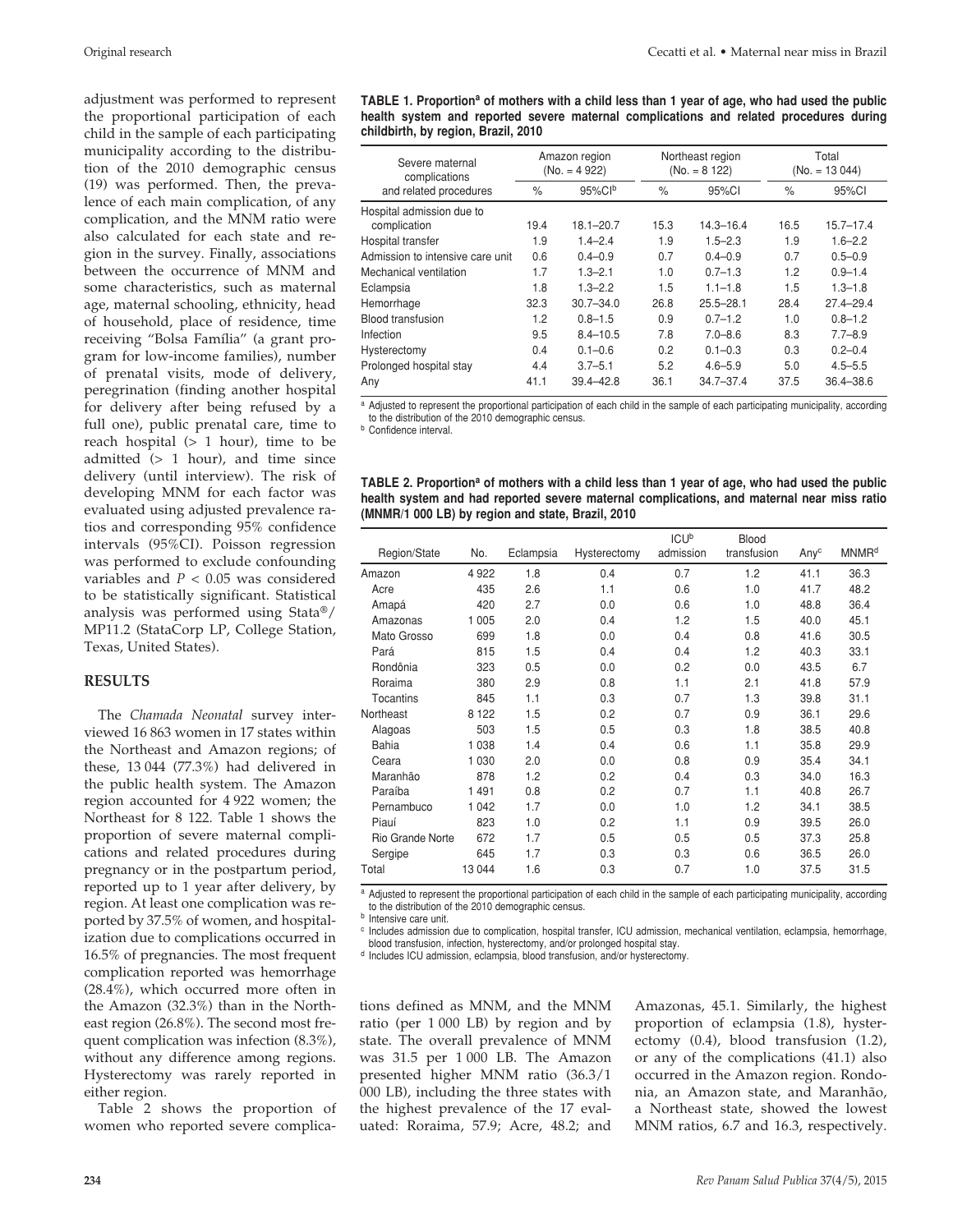The Roraima´s proportion of eclampsia (2.9), blood transfusion (2.1), and MNM ratio (57.9) were exceptionally high in comparison to the total or even to the Amazon region's rates.

Several sociodemographic traits and health care services received were assessed to explore the association with MNM (Table 3). An increased risk of MNM was found among women with indigenous ethnicity (PR $_{\text{adj}}$  2.77; 95%CI: 1.50–5.14), but no differences in maternal age, schooling, head of household, place of residence, time receiving "Bolsa Família," number of prenatal care visits,

| TABLE 3. Prevalence crude and adjusted prevalence ratio (PR) for maternal near miss <sup>a</sup> among mothers with |
|---------------------------------------------------------------------------------------------------------------------|
| a child less than 1 year of age, who had used the public health system, by sociodemographic variables and           |
| characteristics of care received. Brazil. 2010                                                                      |

| Sociodemographic variables and               |         |     |           |               |                   |               |
|----------------------------------------------|---------|-----|-----------|---------------|-------------------|---------------|
| characteristics of care received             | No.     | P   | <b>PR</b> | 95%CI         | $PR_{\text{adj}}$ | 95%CI         |
| Maternal age (years)                         |         |     |           |               |                   |               |
| < 20                                         | 2906    | 3.4 | 1.12      | $0.84 - 1.48$ | 1.08              | $0.77 - 1.53$ |
| $20 - 29$                                    | 7 1 9 4 | 3.0 | 1.00      |               | 1.00              |               |
| $30 - 39$                                    | 2 5 0 2 | 3.4 | 1.12      | $0.79 - 1.60$ | 0.92              | $0.59 - 1.42$ |
| $\geq 40$                                    | 252     | 0.6 | 0.19      | $0.05 - 0.79$ | 0.00              | $0.00 - 0.00$ |
| Maternal schooling (years)                   |         |     |           |               |                   |               |
| $\geq$ 11                                    | 5 1 0 2 | 2.8 | 1.00      |               | 1.00              |               |
| $8 - 10$                                     | 4 0 0 4 | 3.3 | 1.19      | $0.88 - 1.62$ | 1.21              | $0.86 - 1.72$ |
| < 8                                          | 3832    | 3.5 | 1.24      | $0.90 - 1.70$ | 1.37              | $0.95 - 1.97$ |
| Ethnicity/skin color                         |         |     |           |               |                   |               |
| White                                        | 2 4 3 1 | 2.9 | 1.00      |               | 1.00              |               |
| <b>Black</b>                                 | 10 093  | 3.1 | 1.06      | $0.77 - 1.45$ | 1.15              | $0.78 - 1.68$ |
| Indigenous                                   | 463     | 6.5 | 2.23      | $1.31 - 3.80$ | 2.77              | $1.50 - 5.14$ |
| Head of the household                        |         |     |           |               |                   |               |
| Other                                        | 9705    | 3.3 | 1.00      |               | 1.00              |               |
| Mother                                       | 3 2 3 5 | 2.9 | 0.89      | $0.67 - 1.18$ | 0.89              | $0.63 - 1.24$ |
| Place of residence                           |         |     |           |               |                   |               |
| Capital                                      | 6428    | 3.5 | 1.00      |               | 1.00              |               |
| Interior                                     | 6616    | 2.9 | 0.85      | $0.67 - 1.08$ | 0.90              | $0.67 - 1.20$ |
| Time receiving "Bolsa Familia" (years)       |         |     |           |               |                   |               |
| $\geq 3$                                     | 1 551   | 3.3 | 1.00      |               | 1.00              |               |
| $1 - < 3$                                    | 990     | 2.7 | 0.83      | $0.47 - 1.47$ | 0.86              | $0.44 - 1.71$ |
| $\leq$ 1                                     | 1 0 9 0 | 3.2 | 0.97      | $0.56 - 1.66$ | 1.10              | $0.58 - 2.07$ |
| None                                         | 8583    | 3.2 | 0.98      | $0.66 - 1.46$ | 1.03              | $0.65 - 1.66$ |
| Number of prenatal visits                    |         |     |           |               |                   |               |
| $\geq 6$                                     | 8946    | 2.9 | 1.00      |               | 1.00              |               |
| $3 - 5$                                      | 2 5 0 3 | 3.7 | 1.27      | $0.93 - 1.72$ | 1.32              | $0.90 - 1.92$ |
| $<$ 3                                        | 210     | 7.2 | 2.46      | $0.97 - 6.27$ | 2.55              | $0.89 - 7.28$ |
| Time since delivery (months)                 |         |     |           |               |                   |               |
| < 6                                          | 6932    | 3.1 | 1.00      |               | 1.00              |               |
| $6 - 12$                                     | 6 1 1 2 | 3.3 | 1.07      | $0.83 - 1.37$ | 1.06              | $0.79 - 1.42$ |
| Mode of delivery                             |         |     |           |               |                   |               |
| vaginal                                      | 7525    | 2.0 | 1.00      |               | 1.00              |               |
| cesarean                                     | 5456    | 4.9 | 2.46      | $1.93 - 3.14$ | 2.56              | $1.90 - 3.44$ |
| Peregrination                                |         |     |           |               |                   |               |
| No                                           | 10549   | 2.8 | 1.00      |               | 1.00              |               |
| Yes                                          | 2 4 0 8 | 4.5 | 1.60      | $1.18 - 2.17$ | 1.49              | $1.03 - 2.16$ |
| Public prenatal care                         |         |     |           |               |                   |               |
| No                                           | 1 1 2 1 | 2.3 | 1.00      |               | 1.00              |               |
| Yes                                          | 11 923  | 3.2 | 1.40      | $0.90 - 2.18$ | 1.95              | $1.06 - 3.61$ |
| Time to reach hospital > 1 hour <sup>b</sup> |         |     |           |               |                   |               |
| No                                           | 9757    | 2.6 | 1.00      |               | 1.00              |               |
| Yes                                          | 2 0 0 3 | 4.7 | 1.78      | $1.28 - 2.48$ | 1.55              | $1.06 - 2.25$ |
| Time to be admitted $> 1$ hour <sup>c</sup>  |         |     |           |               |                   |               |
| <b>No</b>                                    | 7444    | 3.0 | 1.00      |               | 1.00              |               |
| Yes                                          | 4 3 3 5 | 3.4 | 1.12      | $0.85 - 1.48$ | 0.94              | $0.69 - 1.30$ |

a Adjusted to represent the proportional participation of each child in the sample of each participating municipality, according to the distribution of the 2010 demographic census. Includes ICU admission, eclampsia, blood transfusion and/or hysterectomy.

b Time to reach the maternity hospital for women with near miss was 79 minutes (95%CI: 60–98) and for those without near miss was 66

minutes (95%CI: 63–70).

<sup>c</sup> Time to be admitted for the group of women with near miss was 114 minutes (95%CI: 116–172) and for the group without near miss it was 132 minutes (95%CI: 127–137).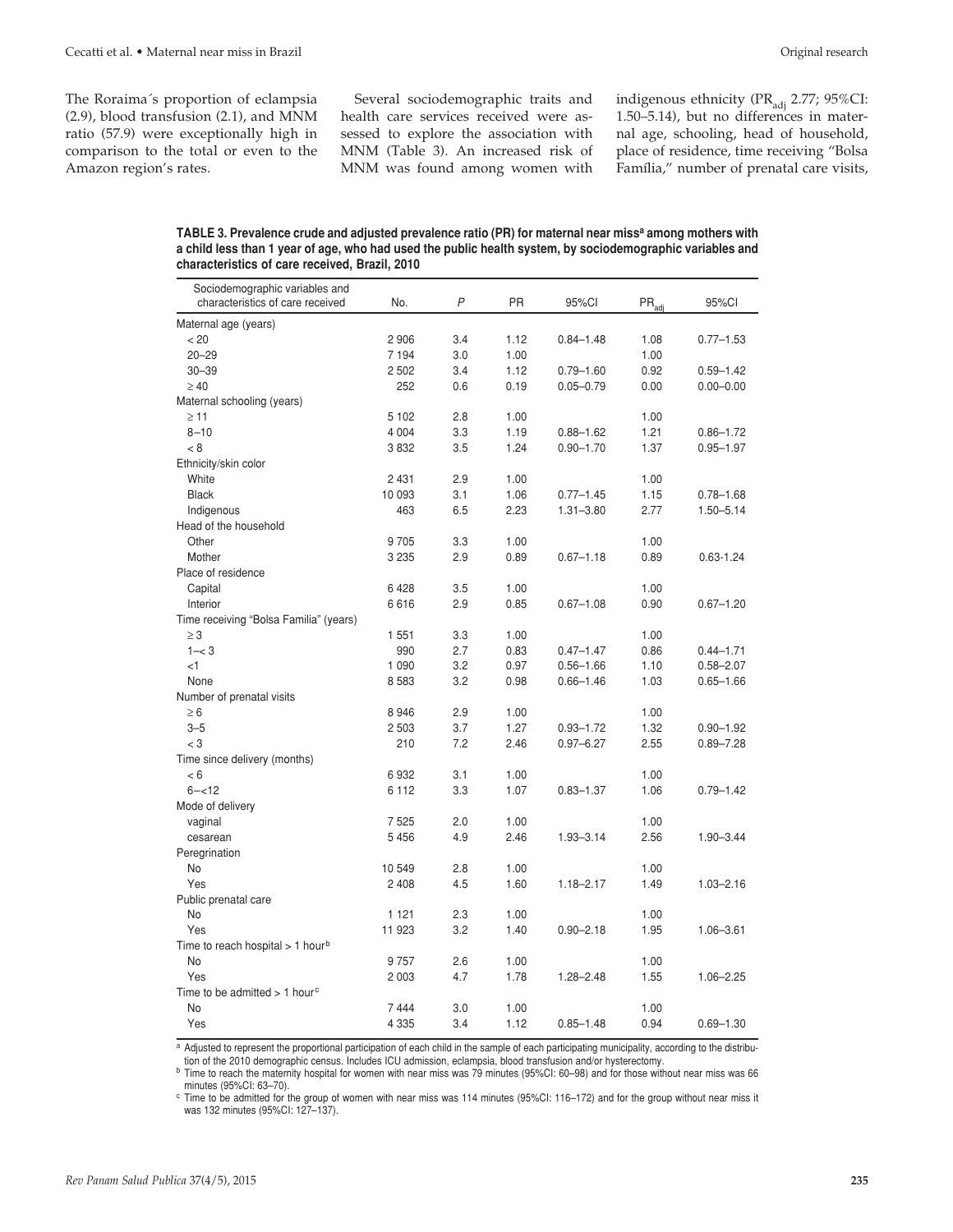time since delivery, and time to hospital admission were detected. Time > 1 hour to reach the hospital ( $PR_{\text{adj}}$  1.55; 95%CI: 1.06–2.25), peregrination  $(PR_{\text{adj}})$ 1.49; 95%CI: 1.03–2.16), cesarean section (PR<sub>adi</sub> 2.56; 95%CI: 1.90–3.44), and public prenatal care (PR $_{\text{adj}}$  1.95; 95%CI: 1.06–3.61) were the main factors showing a higher risk for MNM.

#### **DISCUSSION**

At least two important national maternal and infant health programs were implemented during the most recent decade in Brazil. The National Pact for Reducing Maternal and Neonatal Mortality, instituted in 2004, and the Stork Network (*Rede Cegonha)*, launched in 2011, were designed to improve maternal and newborn health. The 17 states that make up the Amazon and the Northeast regions have the worst Human Development Index (HDI) rankings in Brazil; therefore, they require special attention, especially public health assistance (20). The indicators of severe maternal morbidity (prevalence of severe maternal complications and MNM ratio) can be helpful for achieving improvements (8).

Prevalence of severe maternal complications and MNM ratio had not been previously explored in such detail in the Amazon and the Northeast populations. The DHS study showed that the majority of disparities regarding the prevalence of maternal complications were between the North and Northeast regions and the other regions. These two regions had the highest proportion of eclampsia, hemorrhage, infection, blood transfusion, mechanical ventilation, postpartum prolonged hospital stay, and presence of any complications/ interventions. A previous analysis of the same *Chamada Neonatal* survey, comprising all participating women, had already demonstrated higher proportions of eclampsia, hemorrhage, and infection in the North and Northeast regions compared to the DHS study data (21). Currently, an even higher proportions of those severe maternal complications were reported.

There are, however, some differences in the methodologies employed by each of the surveys that support the more dire results found by the *Chamada Neonatal*. The DHS used a household interviews to collect information, which may somehow underestimate the prevalence of complications in certain socially disadvantaged population groups (17). Moreover, the *Chamada Neonatal* survey obtained information on any pregnancy that had occurred up to 1 year prior to the interview, whereas the DHS surveys collected data on any pregnancy occurring up to 5 years prior. Therefore, recall bias may have played a more important role among DHS participants. Additionally, a worsening of health indicators during the 4 years between the DHS study and *Chamada Neonatal* could also be due to unequal or inadequate implementation of public health policies. This possibility should be further explored.

Two secondary analyses from the WHO Multicountry Survey on Maternal and Newborn Health assessed the relationship between eclampsia and postpartum hemorrhage with adverse maternal outcomes (22, 23). The overall incidence of eclampsia was 0.28%, ranging from 0.035%–0.78% for all countries evaluated (Brazil, 0.16%). However, the proportion of eclampsia in the *Chamada Neonatal* substantially exceeded these rates, ranging from 0.5%–2.9% of women using of the public health system (22).

The present study found a higher risk for MNM among indigenous women. Poor pregnancy outcomes have already been documented among indigenous populations (absence of prenatal care, higher rates of maternal and perinatal mortality, preterm birth, and low birth weight) (24, 25). One study alleges that indigenous populations have inadequate access to health prevention and promotion programs (vaccination campaigns, family planning programs, and maternal health care policies) (26). The same study also affirms that indigenous maternal mortality ratios could be 2–3 times higher than for the non-indigenous. Of course, the possibility of discrimination against indigenous people by the health care sector could not be excluded; however, there is no data available on this topic. A more in-depth qualitative analysis could evaluate this issue by focusing on areas along the Amazonian rivers where indigenous settlements are most common. Underlying conditions related to their higher risk for MNM should be carefully studied, taking into account the complex conditions surrounding such populations.

A higher risk of MNM was also found for women who had received public prenatal care, who had traveled more than 1 hour, or who had waited more than 1 hour to be admitted, which corroborates the findings of previous studies related to appropriate medical attention. The Brazilian Network for Surveillance of Severe Maternal Morbidity, a large, national, multicenter cross-sectional study, confirmed the importance of timing in obstetric care by demonstrating a close relationship between sub-standard care/ delays and maternal death or MNM (27). The overall proportion of cases with identifiable, sub-standard care/delays in that study was 54.3%. Furthermore, the higher the prevalence of delays, the higher the severity of maternal outcomes (27). Delays can modify the conditions for adequate care, mainly in women who need it most. Peregrination also leads to delays in obtaining adequate care, also increasing the risk of a negative outcome.

The proportion of women who delivered within the public health system and who self-reported severe complications during the pregnancy, childbirth, or postpartum period is higher than the figure for all women included by the previous analyses of the *Chamada Neonatal* (21). The present study analysis showed that use of the public health system for either prenatal care and/or hospitalization was associated with risk of MNM. Although conditions in the North and Northeast have improved during the last few years, the gap in health care quality still exists when compared to other regions in Brazil (28).

Cesarean section was also associated with increased risk for MNM. However, cause and effect reasoning is not possible in cross-sectional study design, and regardless, the related underlying conditions should be identified first.

#### **Study limitations**

This study has many strengths, such as the sampling of nearly all Amazon and Northeast municipalities committed to the National Pact for Reducing Maternal and Neonatal Mortality, a response rate that exceeded 85% of eligible women, and the application of a validated questionnaire specifically developed for self-reported maternal complications/ morbidity. These give a strong and accurate picture of the maternal health scenario (external validation) and enable monitoring of quality indicators regarding the public health system. How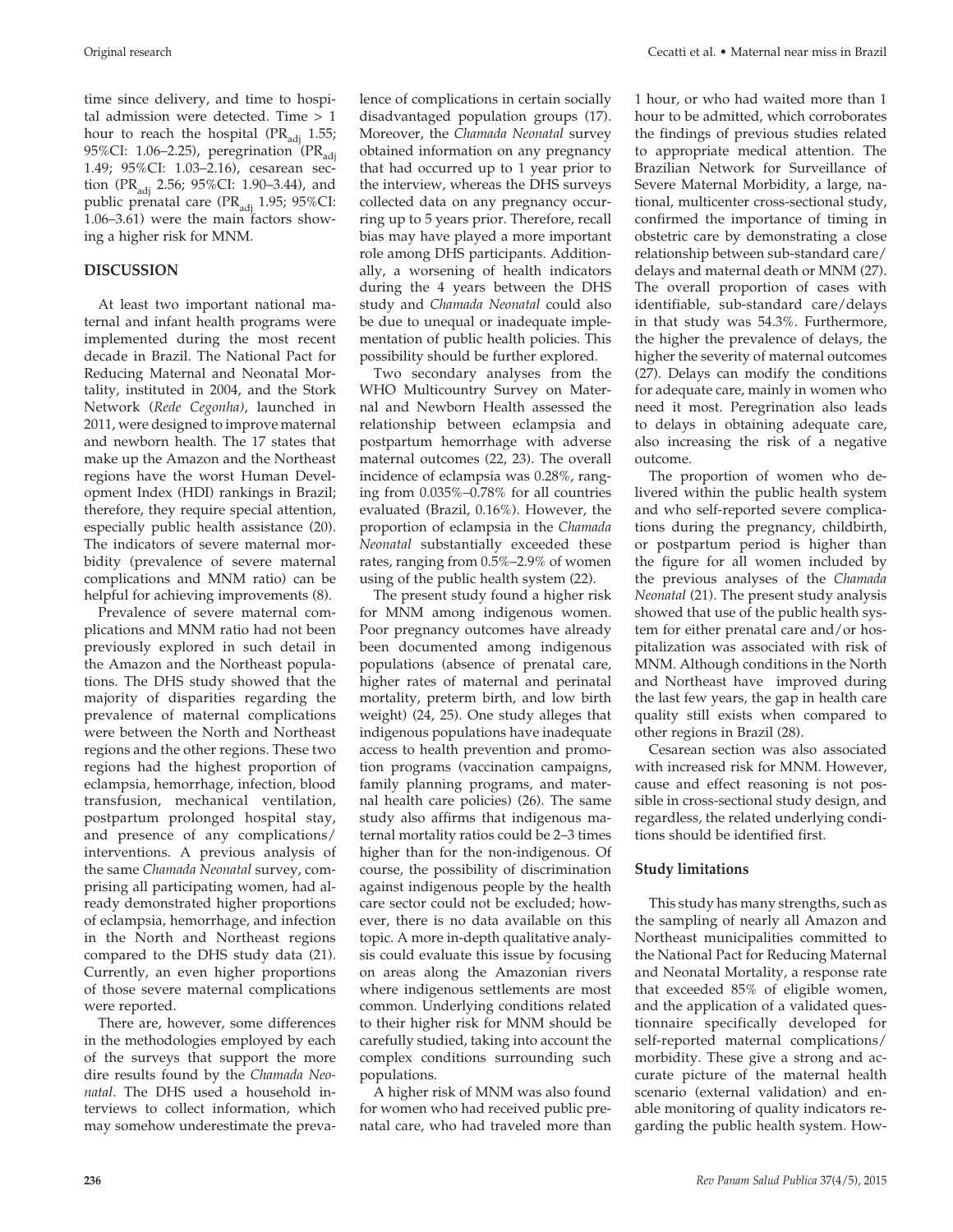ever, the main limitation is the absence of information on women who had a pregnancy within 1 year of the interview, but did not attend the vaccination campaign. This may have happened because that specific day of the campaign was not the only day on which children could be vaccinated (though it was the day when most of the vaccinations occurred). Also, women with infants who died before 1 year of age were obviously not part of the sample. This may also have caused a loss in cases of maternal morbidity.

#### **Conclusions**

 In conclusion, the Amazon and the Northeast regions of Brazil had a higher prevalence of severe maternal complications and maternal near miss than previously reported, and higher than other regions of Brazil. Some of the risk factors associated with maternal near miss (public prenatal care, peregrination, time to hospital or time to admission > 1 hour) are directly linked to the public health care system. This should lead to a focus on improving the monitoring and the quality of the public health system in those regions. In addition, the use of the pragmatic definition of maternal near miss can prove to be a useful tool for gathering information from population-based surveys.

**Acknowledgements.** This study was sponsored by the Department of Science and Technology, Ministry of Health of Brazil.

**Conflict of interests.** None.

# **REFERENCES**

- 1. Ministry of Health of Brazil. SINASC– National Information System on Live Births. 2011. Available from: http://tabnet.datasus. gov.br/cgi/tabcgi.exe?sinasc/cnv/nvuf.def Accessed on 27 January 2015.
- 2. Kassebaum NJ, Bertozzi-Villa A, Coggeshall MS, Shackelford KA, Steiner C, Heuton KR, et al. Global, regional, and national levels and causes of maternal mortality during 1990–2013: a systematic analysis for the Global Burden of Disease Study 2013. Lancet. 2014;384(9947):980–1004.
- 3. Ministry of Health of Brazil. Boletim Epidemiológico. 2012;43(1):1–7.
- 4. United Nations Development Program. The Millennium Development Goals Report: eight goals for 2015. 2010. Available from: www.undp.org/content/undp/en/home/ mdgoverview.html Accessed on 27 January 2015.
- 5. Lozano R, Wang H, Foreman KJ, Rajaratnam JK, Naghavi M, Marcus JR, et al. Progress towards Millennium Development Goals 4 and 5 on maternal and child mortality: an updated systematic analysis. Lancet. 2011;378(9797):1139–65.
- 6. Rosenfield A, Maine D, Freedman L. Meeting MDG-5: an impossible dream? Lancet. 2006;368(9542):1133–5.
- 7. Starrs AM. Safe motherhood initiative: 20 years and counting. Lancet. 2006;368(9542):  $1130 - 2$
- 8. Souza JP, Cecatti JG, Haddad SM, Parpinelli MA, Costa ML, Katz L, et al. The WHO maternal near-miss approach and the maternal severity index model (MSI): tools for assessing the management of severe maternal morbidity. PLoS One. 2012;7(8):e44129.
- 9. Pattinson RC, Hall M. Near misses: a useful adjunct to maternal death enquiries. Br Med Bull. 2003;67:231–43.
- 10. Say L, Souza JP, Pattinson RC. Maternal near miss—towards a standard tool for monitoring quality of maternal health care. Best Pract Res Clin Obstet Gynaecol. 2009;23(3):287–96.
- 11. Souza JP, Cecatti JG, Parpinelli MA, Sousa MH, Lago TG, Pacagnella RC, et al. Maternal morbidity and near miss in the community: findings from the 2006 Brazilian demographic health survey. BJOG. 2010;117(13):1586–92.
- 12. Merdad L, Hill K, Graham W. Improving the measurement of maternal mortality: the sisterhood method revisited. PLoS One. 2013;8(4):e59834.
- 13. Souza JP, Parpinelli MA, Amaral E, Cecatti JG. Population surveys using validated questionnaires provided useful information on the prevalence of maternal morbidities. J Clin Epidemiol. 2008;61(2):169–76.
- 14. Seoane G, Castrillo M, O'Rourke K. A validation study of maternal self reports of obstetrical complications: implications for health surveys. Int J Gynecol Obstet. 1998;62(3):229–36.
- 15. Stewart MK, Stanton CK, Festin M, Jacobson N. Issues in measuring maternal morbidity: lessons from the Philippines Safe Motherhood Survey Project. Stud Fam Plann. 1996;27(1):29–35.
- 16. World Health Organization, Department of Reproductive Health and Research. Evaluating the quality of care for severe pregnancy complications. The WHO near-miss approach for maternal health. 2011. Available from: http://whqlibdoc.who.int/publications/2011/9789241502221\_eng.pdf?ua=1. Accessed on 27 January 2015.
- 17. Ministry of Health of Brazil. [Evaluation of the health assistance to prenatal, childbirth and children under one year of age in the Amazon and Northeast regions of Brazil, 2010]. Brasília: Ministry of Health; 2013.
- 18. Ministry of Health of Brazil. Brazilian National Pact to Reduce Maternal and Neonatal Mortality. 2004. Available from: www.saude. ba.gov.br/dab/Pacto\_Aprovado\_na\_tripartite.pdf
- 19. Brazilian Institute of Geography and Statistics. National Census. 2010. Available from: http://censo2010.ibge.gov.br/ Accessed on 27 January 2015.
- 20. United Nations Development Program. Human Development Index: Brazil, 2010. Available from: www.pnud.org.br/Atlas.aspx Accessed on 27 January 2015.
- 21. Cecatti JG, Leal MC, Moura EC, Santos LM. Morbidade materna grave. In: Brasil, Ministério da Saúde. Avaliação da atenção ao prénatal, ao parto e aos menos de um ano na Amazônia Legal e no Nordeste, Brasil, 2010. 1st ed. Brasília: Department of Science and

Technology of the Ministry of Health; 2013. Pp. 57-67

- 22. Abalos E, Cuesta C, Carroli G, Qureshi Z, Widmer M, Vogel JP, et al. Pre-eclampsia, eclampsia and adverse maternal and perinatal outcomes: a secondary analysis of the World Health Organization Multicountry Survey on Maternal and Newborn Health. BJOG. 2014;121(suppl):14–24.
- 23. Sheldon WR, Blum J, Vogel JP, Souza JP, Gülmezoglu AM, Winikoff B. Postpartum haemorrhage management, risks, and maternal outcomes: findings from the World Health Organization Multicountry Survey on Maternal and Newborn Health. BJOG. 2014;121(suppl):5–13.
- 24. Leeds K, Gourley M, Laws P, Zhang J, Al-Yaman F, Sullivan EA. Australian Institute of Health and Welfare. Indigenous mothers and their babies, Australia 2001-2004. Available from: www.aihw.gov.au/WorkArea/ DownloadAsset.aspx?id=6442458951 Accessed on 27 January 2015.
- 25. Pícoli RP, Carandina L, Ribas DL.Saúde Materno-infantil e nutrição de crianças Kaiowá e Guarani, Área Indígena de Caarapó, Mato Grosso do Sul, Brasil. Cad Saude Publica. 2006;22(1):223-7.
- 26. Montenegro RA, Stephens C. Indigenous health in Latin America and the Caribbean. Lancet. 2006;367(9525):1859–69.
- 27. Pacagnella RC, Cecatti JG, Parpinelli MA, Sousa MH, Haddad SM, Costa ML, et al. Delays in receiving obstetric care and poor maternal outcomes: results from a national multicentre cross-sectional study. BMC Pregnancy Childbirth. 2014;14(1):159.
- 28. Chrestani MAD, Santos IS, Cesar JA, Winckler LS, Gonçalves TS, Neumann NA. Health care during pregnancy and childbirth: results of two cross-sectional surveys in poor areas of North and Northeast Brazil. Cad Saude Publica. 2008; 24(7):1609–18.

Mansucript received on 4 August 2014. Revised version accepted for publication on 21 January 2015.